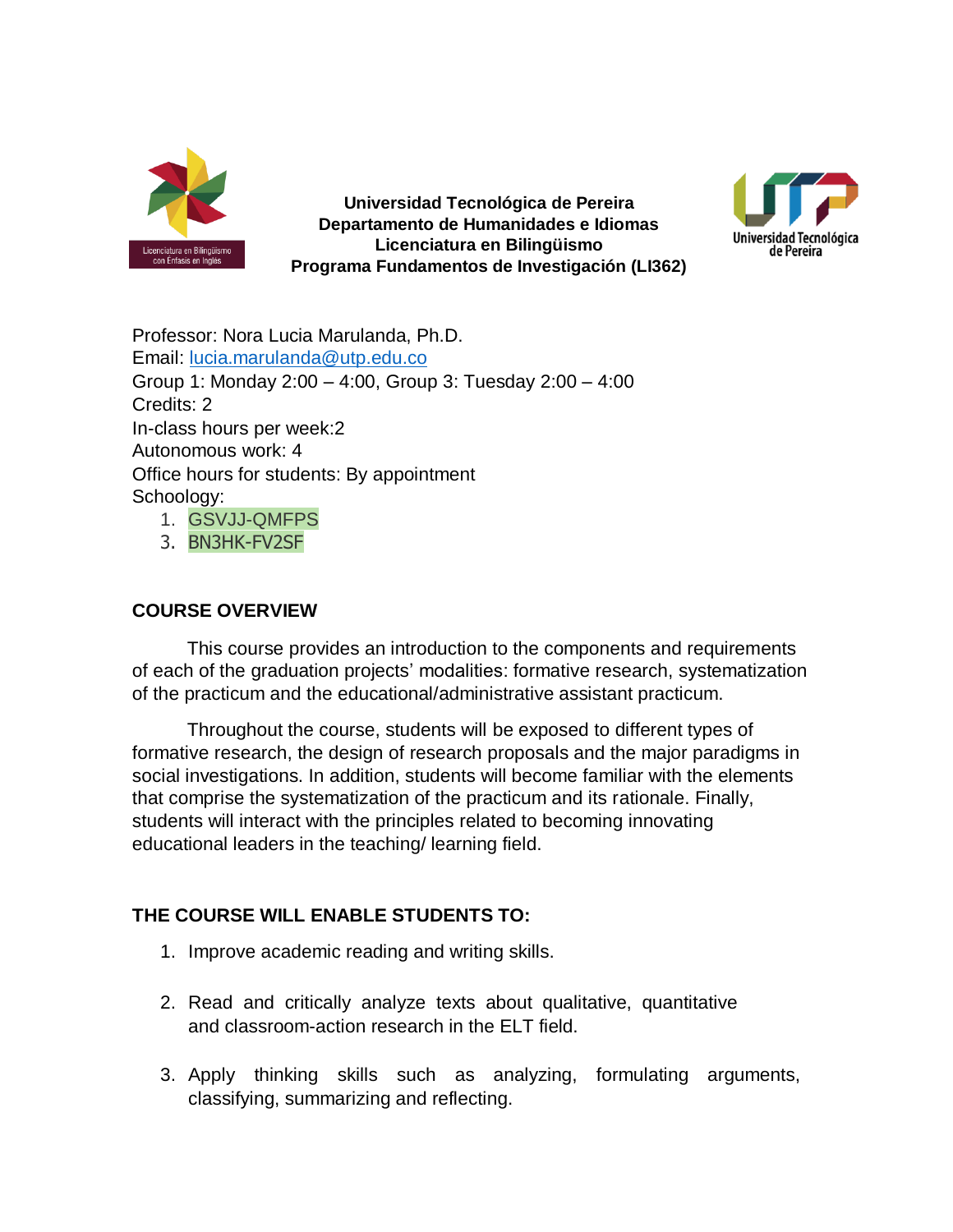- 4. Broaden students' knowledge base on current ELT issues and educational innovational practices.
- 5. Acquire and apply observation techniques in order to guide self-reflection processes.
- 6. Critically discuss and write expository and argumentative essays related to their own paradigms of research and types of educational innovations.
- 7. Utilize common and specialized vocabulary to construct complex sentences about aspects related the units of study.
- 8. Write reports, proposals, and literature reviews to explain, present and articulate different ideas, opinions and points of view regarding topic of research interest.

# **STUDENTS ARE EXPECTED TO:**

- Respect and follow classroom rules.
- Attend and actively participate in class sessions.
- Review course readings prior to each lesson.
- Follow lectures, talks and presentations using different note-taking strategies such us: outlines, mind maps, note cards, etc.
- Complete all assignments and follow-up activities (oral and written).
- Write and present a research project proposal about a topic of interest (3 pages maximum).
- Write and present classroom project's research question and objectives (2 pages maximum).
- Write the literature review for any of the two graduation project modalities (five to six pages maximum)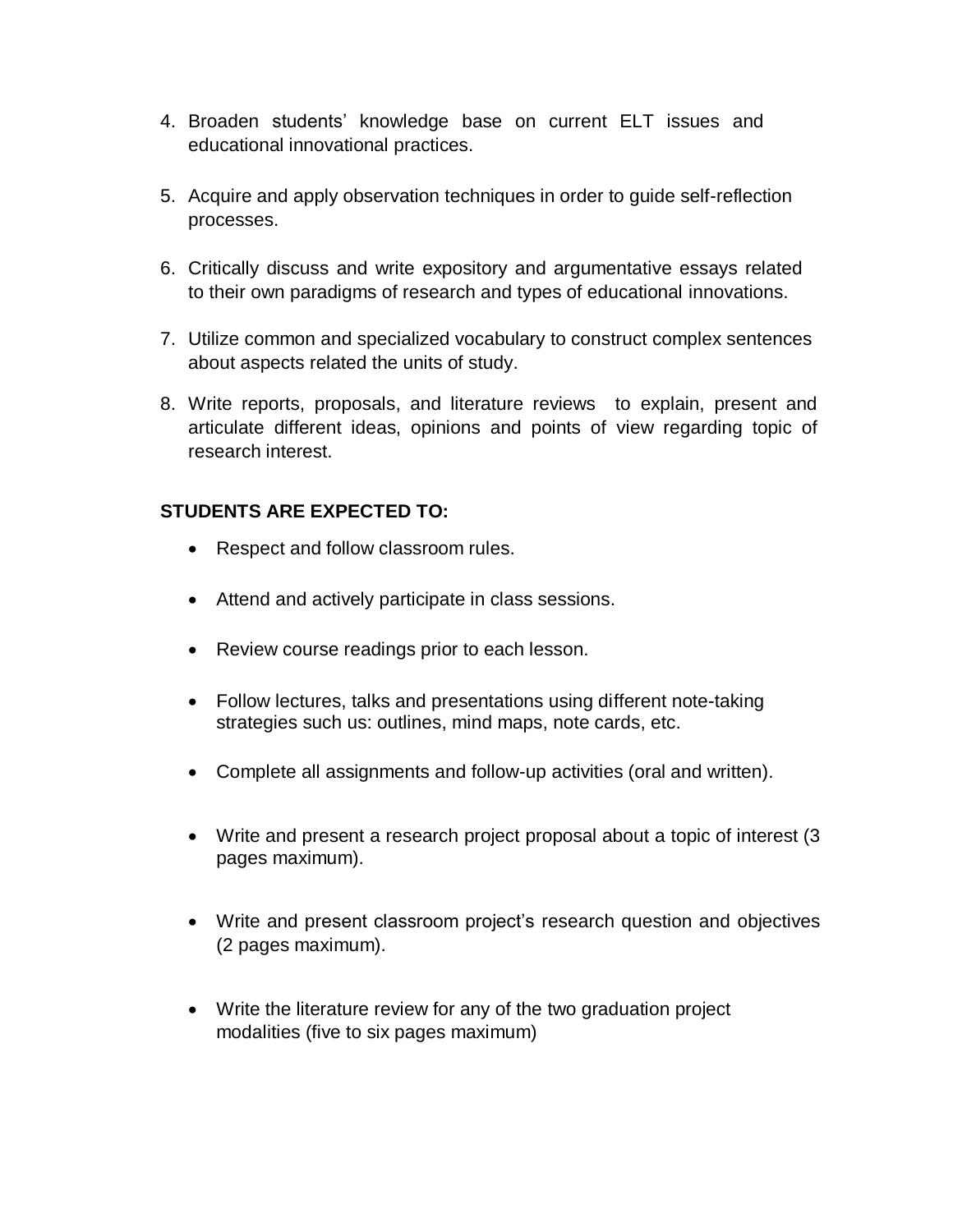### **Concerning Written Assignments:**

- *Students must follow APA rules*
- *Students must use the general criteria for the communicative competences for B2 (CEFR) as reference. Written documents and oral presentations will be evaluated based on this rubric*

### **General criteria for the communicative competence**

**Overall listening comprehension for B2 (independent users)**

|                           | <b>OVERALL LISTENING</b><br><b>COMPREHENSION</b>                                                                                                                                                                                                                                                                                      | <b>STRATEGIES TO</b><br><b>ACHIEVE</b><br><b>COMPREHENSION</b>                                                                                                          | <b>PROCESSING SPOKEN</b><br><b>INPUT</b>                                                                                                                                                                               | <b>SOCIOLINGUITIC</b><br><b>AND PRAGMATICS</b>                                    |
|---------------------------|---------------------------------------------------------------------------------------------------------------------------------------------------------------------------------------------------------------------------------------------------------------------------------------------------------------------------------------|-------------------------------------------------------------------------------------------------------------------------------------------------------------------------|------------------------------------------------------------------------------------------------------------------------------------------------------------------------------------------------------------------------|-----------------------------------------------------------------------------------|
| <b>LEVEL</b><br>4<br>(B2) | Can understand standard<br>spoken language, live or<br>broadcast, on both familiar<br>and unfamiliar topics<br>normally encountered in<br>personal, social, academic or<br>vocational life. Only extreme<br>background noise,<br>inadequate discourse<br>structure and/or idiomatic<br>usage influences the ability to<br>understand. | Use a variety of<br>strategies to<br>achieve<br>comprehension,<br>including listening<br>for main points;<br>checking<br>comprehension by<br>using contextual<br>clues* | Can understand recordings<br>in standard dialect likely to<br>be encountered in social.<br>professional or academic<br>life and identify speaker<br>viewpoints and attitudes as<br>well as the information<br>content. | Identify instances of<br>bias and prejudice in<br>a spoken message.               |
|                           | Can understand the main<br>ideas of propositionally and<br>linguistically complex speech<br>on both concrete and<br>abstract topics delivered in a<br>standard dialect, including<br>technical discussions in<br>his/her field of specialization.                                                                                     |                                                                                                                                                                         | Can follow a lecture or talk<br>within his/her own field,<br>provided the subject matter<br>is familiar and the<br>presentation<br>straightforward and clearly<br>structured.                                          | Specify how bias and<br>prejudice may affect<br>the impact of a<br>spoken Message |
|                           | Can follow extended speech<br>and complex lines of<br>argument provided the topic<br>is reasonably familiar, and<br>the direction of the talk is<br>sign-posted by explicit<br>markers.                                                                                                                                               |                                                                                                                                                                         | Can keep up with an<br>animated conversation<br>between native speakers.                                                                                                                                               | Demonstrate an<br>awareness of<br>personal, ideological,<br>and emotional biases. |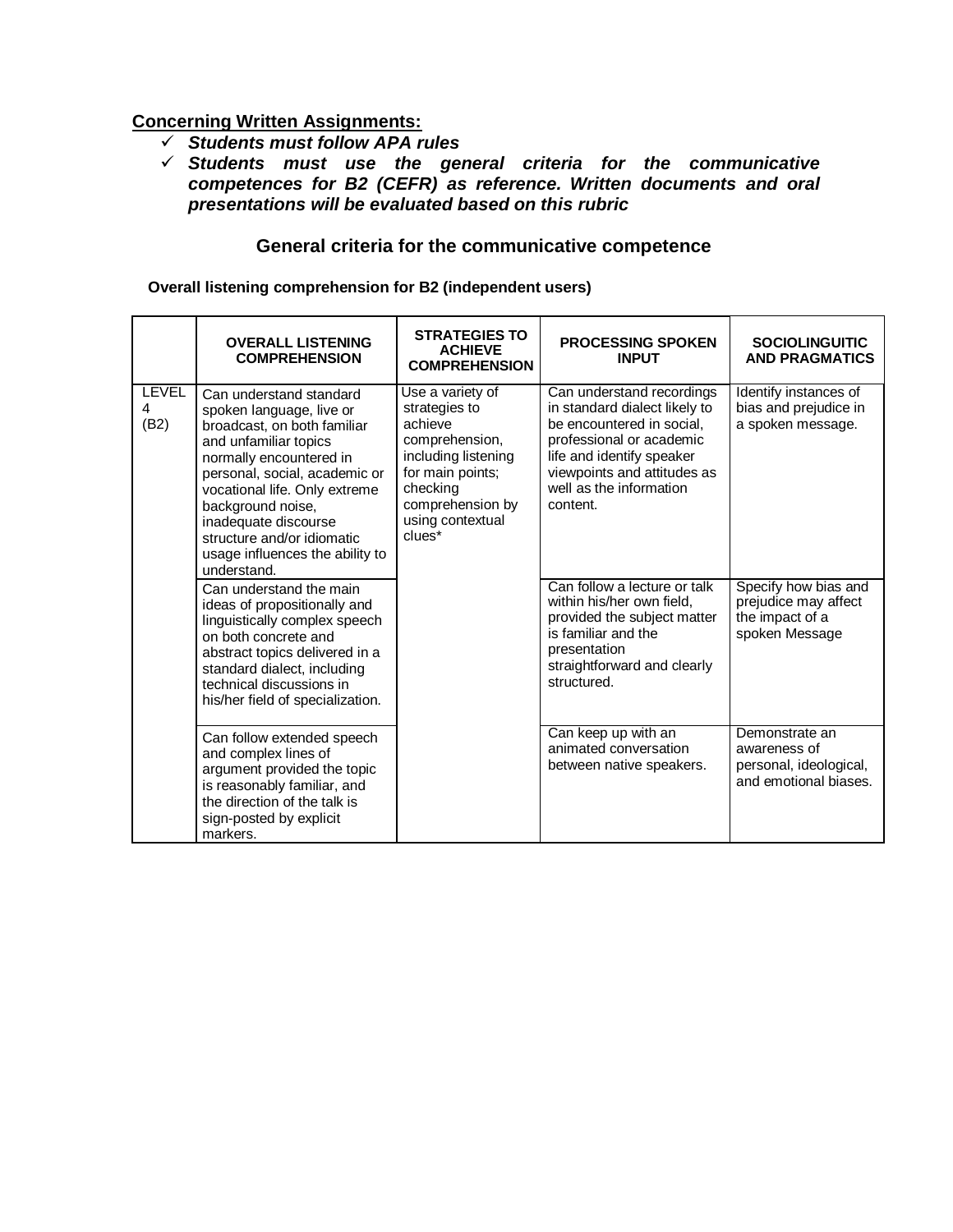# **Overall oral production for B2 (independent users)**

|                           | <b>GENERAL ORAL</b><br><b>PRODUCTION SKILLS</b>                                                                                                                                                                                | <b>SPEAKING</b><br><b>STRATEGIES</b>                                                                                                                                               | <b>PRAGMATIC ORAL</b><br><b>SKILL</b>                                                                                                                                                                                    | <b>SOCIOLINGUISTIC</b><br><b>SKILLS</b>                                                                                                               |  |
|---------------------------|--------------------------------------------------------------------------------------------------------------------------------------------------------------------------------------------------------------------------------|------------------------------------------------------------------------------------------------------------------------------------------------------------------------------------|--------------------------------------------------------------------------------------------------------------------------------------------------------------------------------------------------------------------------|-------------------------------------------------------------------------------------------------------------------------------------------------------|--|
| <b>LEVEL</b><br>4<br>(B2) | Employ an extensive<br>vocabulary of common<br>and specialized leximes to<br>construct propositionally<br>and linguistically complex<br>sentences on concrete<br>and abstract themes in<br>his/her field of<br>specialization. | Effectively employ<br>linguistic and non-<br>linguistic techniques in<br>order to initiate.<br>maintain, inter-vene<br>in, take and yield "the<br>floor" and end<br>conversations. | Deliver a lecture or talk<br>within own field, pro-vided<br>the subject matter is<br>familiar and the<br>presentation<br>straightforward and clearly<br>structured.                                                      | Effectively use supra-<br>segmental aspects of<br>discourse (e.g.<br>intonation, register,<br>body language, etc.)<br>to convey indirect<br>messages. |  |
|                           | Formulate extended,<br>continuous discourse<br>employing complex lines<br>of argument on familiar<br>topics                                                                                                                    |                                                                                                                                                                                    | Participate actively in an<br>animated conversation with<br>one or more native<br>speakers.                                                                                                                              |                                                                                                                                                       |  |
|                           | Reproduce English<br>phonemes, word stress,<br>and intonation with s a<br>high degree of accuracy and<br>without errors that interfere<br>with communication                                                                   | Paraphrase one's own<br>and other speakers<br>messages                                                                                                                             | Participate fully in<br>interviews, either as inter-<br>viewer or interviewee,<br>fluently expanding and<br>developing points of<br>discussion.<br>Negatiate transactions and<br>soluctions to problems and<br>conflicts | Respond, with a high<br>degree of<br>appropriate-ness, to<br>and supra-segmental<br>cues in order to make<br>subtle adjustments in<br>one's discurse  |  |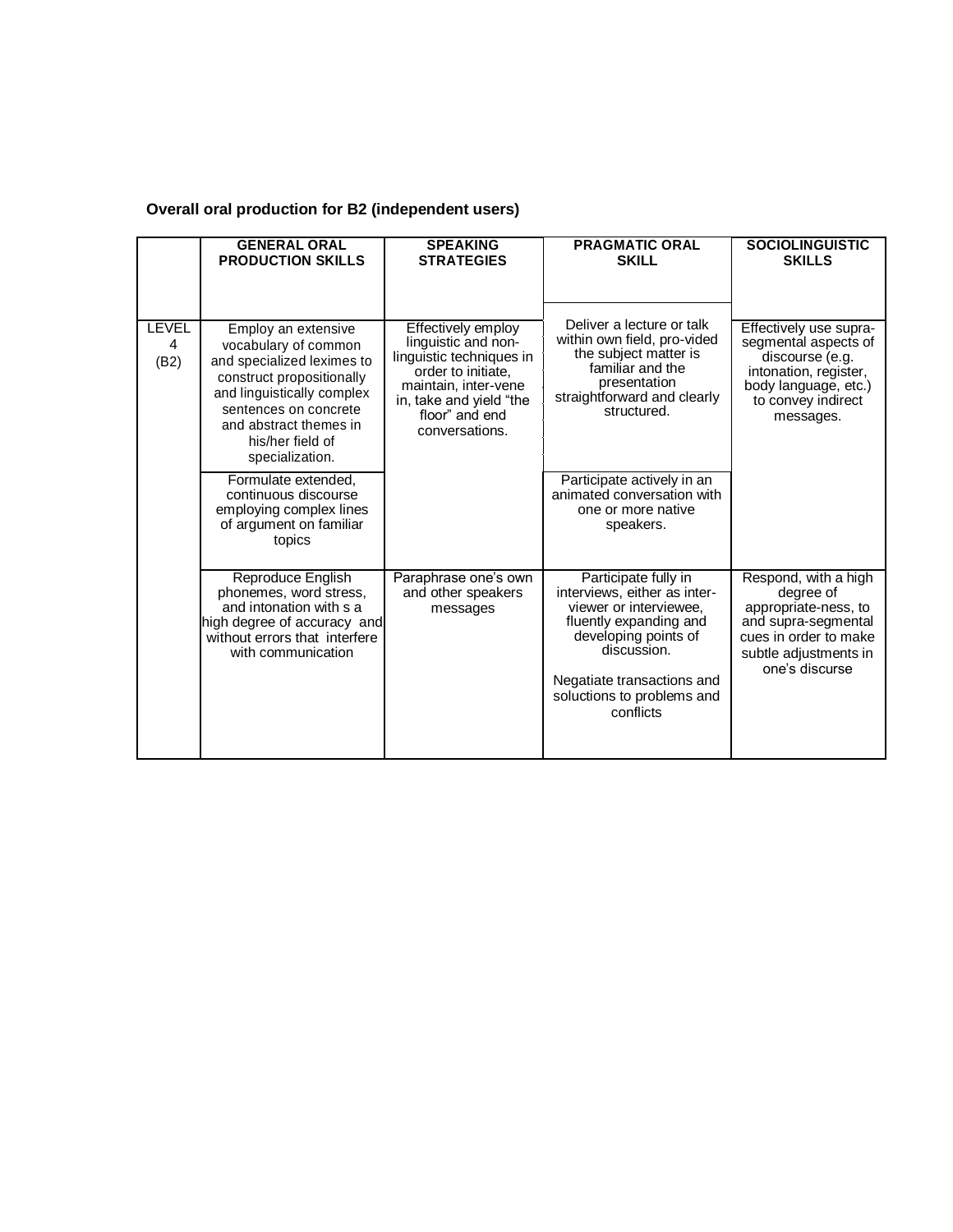|                                 | <b>PHONOLO</b><br><b>GICAL</b><br><b>READING</b>                                 |                                                                       | <b>READING COMPREHENSION</b>                                                                                                                               | <b>CRITICAL READING</b>                                                                                              |                                                                                                                         |                                                                                                                                       |                                                                                                                                                |
|---------------------------------|----------------------------------------------------------------------------------|-----------------------------------------------------------------------|------------------------------------------------------------------------------------------------------------------------------------------------------------|----------------------------------------------------------------------------------------------------------------------|-------------------------------------------------------------------------------------------------------------------------|---------------------------------------------------------------------------------------------------------------------------------------|------------------------------------------------------------------------------------------------------------------------------------------------|
|                                 | <b>READING</b><br><b>ALOUD</b>                                                   | <b>READING</b><br><b>INSTRUC</b><br><b>TIONS</b>                      | OVERALL<br><b>READING</b><br><b>COMPREHENSION</b>                                                                                                          | <b>READING</b><br>CORRESPOND<br><b>ENCE</b>                                                                          | <b>READING FOR</b><br><b>INFORMATION</b>                                                                                | <b>INFERENCIAL</b><br><b>READING</b>                                                                                                  | <b>READING</b><br><b>STRATEGIES</b>                                                                                                            |
| <b>LEVEL</b><br>4 <sub>B2</sub> | Read<br>different<br>types of<br>texts with<br>a<br>satisfactor<br>y<br>level of | <b>Understa</b><br>nd<br>complex<br>instructio<br>ns in his<br>field. | Show a<br>satisfactory level<br>of understanding<br>of descriptive,<br>narrative and<br>argumentative<br>texts related to<br>personal and                  | Read<br>correspondenc<br>e relating to<br>his field of<br>interest and<br>readily grasp<br>the essential<br>meaning. | Obtain<br>information,<br>ideas and<br>opinions from<br>specialized<br>sources within<br>his field.                     | Recognize<br>the author's<br>biases.                                                                                                  | Identify the<br>main ideas<br>in a text and<br>restate them<br>in their own<br>words by<br>using an<br>outline.                                |
|                                 | professional<br>fluency,<br>matters.<br>accuracy<br>and<br>intonation.           |                                                                       |                                                                                                                                                            |                                                                                                                      | Relate what<br>is happening<br>in the text to<br>their own<br>knowledge<br>of the world.                                | Show a deep<br>understandin<br>g of a text by<br>giving a<br>summary of<br>it in their<br>own words<br>and in a<br>condensed<br>form. |                                                                                                                                                |
|                                 |                                                                                  |                                                                       | Read with a<br>satisfactory level<br>of understanding<br>some authentic<br>material from<br>magazines,<br>newspapers and<br>the Internet<br>related to the |                                                                                                                      | Understand<br>articles and<br>reports<br>concerned<br>with<br>contemporary<br>problems in<br>which the<br>writers adopt | Offer<br>conclusions<br>from facts<br>presented in<br>the text.                                                                       | React to<br>what they<br>read by<br>stating their<br>position on<br>current and<br>academic<br>issues.                                         |
|                                 |                                                                                  |                                                                       | academic field<br>and give oral<br>presentations to<br>the class.                                                                                          |                                                                                                                      | particular<br>viewpoints.                                                                                               |                                                                                                                                       | Make mind<br>maps to<br>show a<br>general<br>understandin<br>q of the<br>content, and<br>organization<br>of the<br>information<br>in the text. |

# **Overall reading comprehension for B2 (independent users)**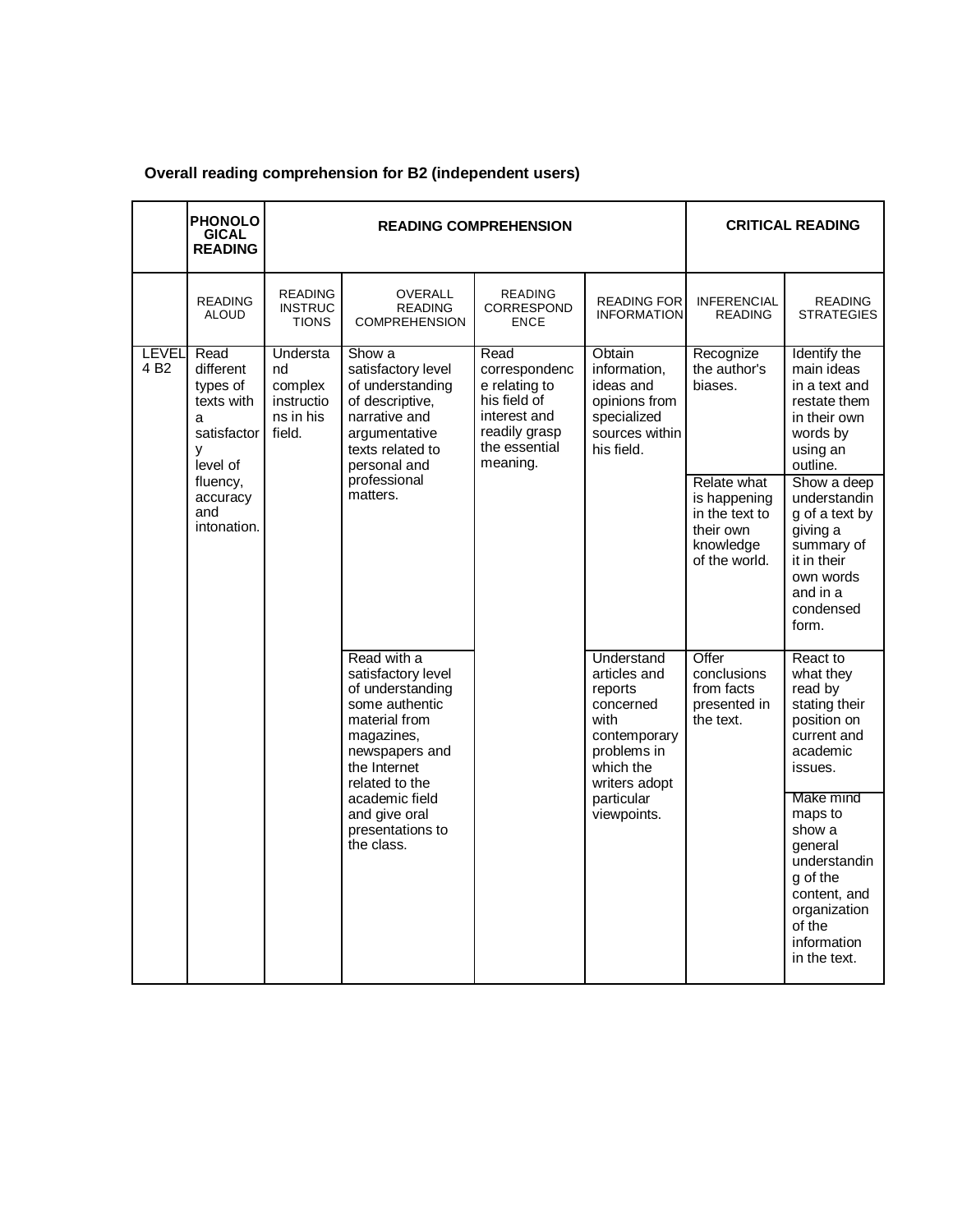#### **Overall written production for B2 (independent users)**

|                      |                                                                                                                         | <b>COMUNICATIVE COMPETENCE</b>                                                                                                 | <b>CRITICAL WRITING</b>                                                                                                                                 |                                                                                                                         |                                                                                                                                                                                            |                                                                                                          |
|----------------------|-------------------------------------------------------------------------------------------------------------------------|--------------------------------------------------------------------------------------------------------------------------------|---------------------------------------------------------------------------------------------------------------------------------------------------------|-------------------------------------------------------------------------------------------------------------------------|--------------------------------------------------------------------------------------------------------------------------------------------------------------------------------------------|----------------------------------------------------------------------------------------------------------|
|                      |                                                                                                                         | <b>LINGUISTIC</b>                                                                                                              |                                                                                                                                                         |                                                                                                                         |                                                                                                                                                                                            |                                                                                                          |
|                      | <b>GENERAL</b><br><b>LINGUISTIC</b>                                                                                     | <b>GRAMMAR</b>                                                                                                                 | <b>PRAGMATIC</b>                                                                                                                                        | <b>SOCIOLINGUISTIC</b>                                                                                                  | <b>REPORTS AND</b><br><b>ESSAYS</b>                                                                                                                                                        | <b>WRITIN</b><br>G<br><b>STRAT</b><br><b>EGIES</b>                                                       |
| <b>LEVEL</b><br>(B2) | Can use a<br>variety of<br>linking words<br>efficiently to<br>mark clearly<br>the<br>relationships<br>between<br>ideas. | Shows a relatively<br>high degree of<br>grammatical<br>control. Does not<br>make mistakes<br>which lead to<br>misunderstanding | Has a<br>sufficient<br>range of<br>language to be<br>able to give<br>clear<br>descriptions,<br>express<br>viewpoints and<br>develop simple<br>arguments | Can recognise a<br>wide range of<br>idiomatic<br>expressions and<br>colloquialisms and<br>can use them when<br>writing. | Can write an<br>essay or report<br>which develops<br>an argument<br>systematically<br>with appropriate<br>highlighting of<br>significant<br>points and<br>relevant<br>supporting<br>detail | Can<br>design<br>simple<br>and<br>complex<br>mindma<br>ps to<br>write<br>different<br>types of<br>texts. |

# **COURSE TOPICS, READINGS, ACTIVITES & ASSIGNMENTS**

#### **EVALUATION**

The course is intended to promote self -assessment and autonomy. Students will write papers on some of the materials discussed in class sessions, in addition, they will write and present pre-proposals. Oral interactions are essential throughout the entire course; therefore, they will be assessed as a complement to written assignments.

### **METHODOLOGY**

The methodology implemented in the course will be a mixture of input sessions, guided discussions, students' presentations, and written proposals.

Each class will be guided by the assigned readings. Therefore, students should read all assigned materials prior to class. During class, students will be expected to actively participate, write academic texts and reflect critically on the topics presented by the professor and their peers. Therefore, regular attendance will be required.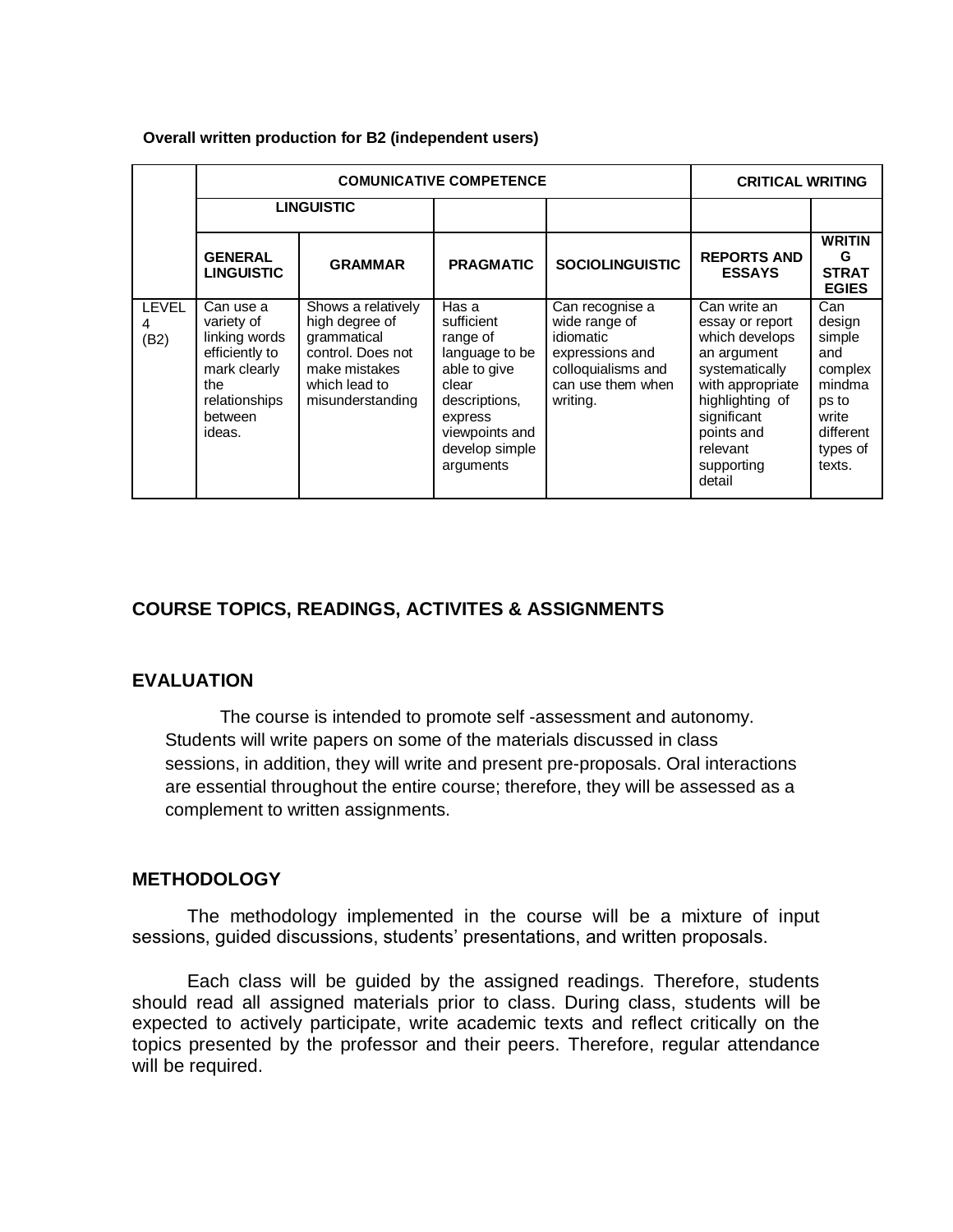| Mod.                  | Week                    | <b>Topics / Activities</b>                                                          | <b>Readings &amp; Assignments</b>                                                                                                                                                                                  | <b>Evaluation and</b><br><b>Percentages</b>                                                                                                                              | <b>Total</b> |
|-----------------------|-------------------------|-------------------------------------------------------------------------------------|--------------------------------------------------------------------------------------------------------------------------------------------------------------------------------------------------------------------|--------------------------------------------------------------------------------------------------------------------------------------------------------------------------|--------------|
|                       | 1                       | <b>What is Research?</b>                                                            | Dörnyei, Z. (2007). Research<br>Methods in Applied Linguistics,<br>Chapter 1. Oxford University<br>Press.                                                                                                          |                                                                                                                                                                          |              |
|                       | $\overline{2}$          | <b>Research Types and</b><br><b>Samples of Research</b><br><b>Studies</b>           | Schutt, R. K (2012). Science,<br>society, and social research,<br>Chapter 1.                                                                                                                                       | Graphic Organizer: Design<br>a classification Chart or<br>Matrix                                                                                                         |              |
|                       |                         |                                                                                     | Fraenkel J., Wallen N., Hyun H.<br>(2011). How to Design and<br><b>Evaluate Research in Education,</b><br>Part 1- Chapter 1. McGraw-Hill<br>Education. NY, New York.                                               | Complete problem sheet 1                                                                                                                                                 |              |
| 1: Formative Research | $\overline{\mathbf{3}}$ | <b>Basics of Educational</b><br><b>Research:</b><br>problem, questions,<br>sampling | Fraenkel J., Wallen N., Hyun H.<br>$(2011)$ . How to Design and<br><b>Evaluate Research in Education,</b><br>Part 2 - Chapters. 2,. McGraw-<br>Hill Education. NY, New York.                                       | Chapter 2 Complete<br>Problem Sheet No. 2, P. 36                                                                                                                         | 30%          |
| Module                | $\overline{\mathbf{4}}$ | Qualitative,<br><b>Quantitative and</b><br><b>Mixed Methods</b>                     | Dörnyei, Z. (2007). Research<br>Methods in Applied Linguistics,<br>Ch. 2, Pg. 24-46. Oxford<br>University Press.                                                                                                   | Graphic organizer:<br>Design a compare and<br>contrast concept<br>Map.                                                                                                   |              |
|                       | 5                       | <b>Writing Research</b><br><b>Proposals</b>                                         | Begin to work on Research<br>question & Problem<br>Fraenkel J., Wallen N., Hyun H.<br>(2011). How to Design and<br>Evaluate Research in Education,<br>Ch. 25 P. 614 - 621. McGraw-<br>Hill Education. NY, New York | Oral presentations<br>Research Pre-Proposal:<br>Describe the purpose of the<br>study, justification, research<br>questions<br>and data collection methods<br>to be used. |              |
|                       | 6                       |                                                                                     | <b>First Mid-term Exam</b>                                                                                                                                                                                         |                                                                                                                                                                          |              |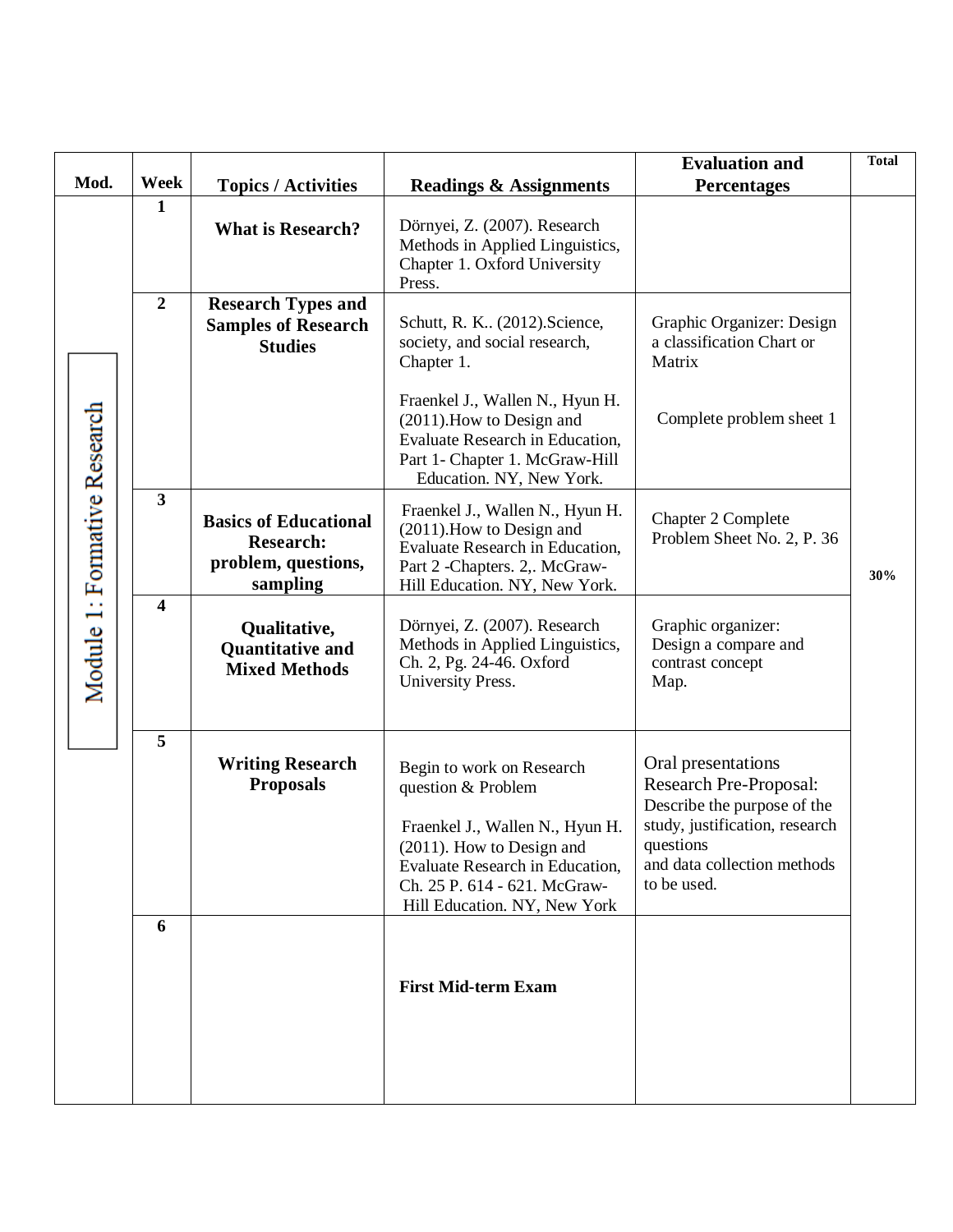| Systematization of practicum | $\overline{7}$   | <b>Classroom Research</b>                    | Feedback sessions- Pre<br>proposals<br>Dörnyei, Z. (2007). Research<br>Methods in Applied Linguistics:<br>Classroom Research Chapter 8.<br>Oxford University Press.<br>Rust, F., & Clark, C.<br>$(2007)$ . How to do action<br>research in your classroom.<br>Lessons from the Teachers<br><b>Network</b><br>Leadership Institute. New<br>York: Teachers Network. And<br>in PDF<br>from www.teachersnetwork.org | Case studies oral<br>presentations                                                           | 30% |
|------------------------------|------------------|----------------------------------------------|-----------------------------------------------------------------------------------------------------------------------------------------------------------------------------------------------------------------------------------------------------------------------------------------------------------------------------------------------------------------------------------------------------------------|----------------------------------------------------------------------------------------------|-----|
|                              | 8                |                                              |                                                                                                                                                                                                                                                                                                                                                                                                                 | Case studies oral<br>presentations                                                           |     |
|                              | $\boldsymbol{9}$ | <b>Action Research</b><br><b>Samples</b>     | Classroom projects components                                                                                                                                                                                                                                                                                                                                                                                   | Case studies oral<br>presentations                                                           |     |
| ä<br>Modulc                  | 10               | <b>Classroom Research</b><br><b>Projects</b> | LBI students' projects                                                                                                                                                                                                                                                                                                                                                                                          | LBI Classroom research<br>round table discussion.<br>(Evaluation of projects'<br>components) |     |
|                              | 11               |                                              | Write classroom projects pre-<br>proposals                                                                                                                                                                                                                                                                                                                                                                      | Write and present the<br>research question and<br>objectives for a classroom<br>project      |     |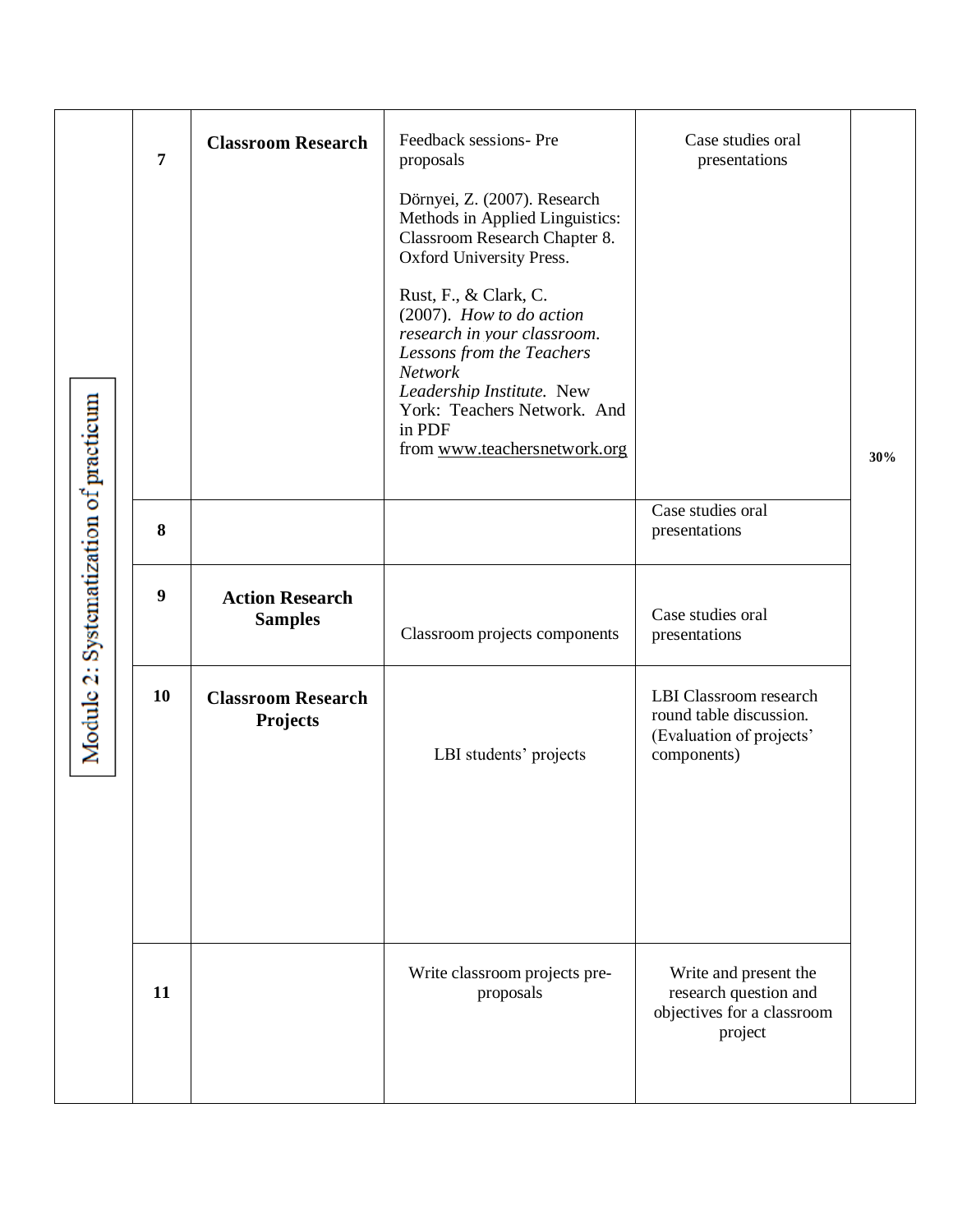| Práctica Docente Asistencial<br>$\frac{1}{2}$<br>Module | 12 | <b>New Graduation</b><br><b>Project modality:</b><br>Práctica docente<br>asistencial | <b>Second Mid-term Exam:</b><br>Classroom project pre-<br>proposal<br>General modality's vision and<br>opportunities.<br>Daniel Goleman, Paul<br>Kafman, Michael Ray.<br>(2000). El espiritu creative<br>Kawasaki, G. (2004). The<br>art of start. Penguin Group.<br>New York, NY. | Initial / final formats,<br>convenios, evaluation<br>formats | 30% |
|---------------------------------------------------------|----|--------------------------------------------------------------------------------------|------------------------------------------------------------------------------------------------------------------------------------------------------------------------------------------------------------------------------------------------------------------------------------|--------------------------------------------------------------|-----|
|                                                         | 13 | Feedback                                                                             |                                                                                                                                                                                                                                                                                    | Current practicum's<br>projects discussion                   |     |
|                                                         | 14 | <b>Literature Review</b>                                                             | Fraenkel J., Wallen N., Hyun<br>H.(2011). How to Design and<br><b>Evaluate Research In Education,</b><br>Part 2- Chapter 3. McGraw-Hill<br>Education. NY, New York.                                                                                                                |                                                              |     |
|                                                         | 15 |                                                                                      | Literature review draft                                                                                                                                                                                                                                                            |                                                              |     |
|                                                         | 16 |                                                                                      | Feedback session                                                                                                                                                                                                                                                                   |                                                              |     |
|                                                         | 17 |                                                                                      | <b>Final: Literature review</b>                                                                                                                                                                                                                                                    |                                                              | 10% |

#### **Evaluation Chart: First term: 30%**

**1.** In-and-out class activities and **10% 2.** Research Proposal (written and oral presentation) **20%**

### **Second Term: 30%**

**1.** In-and-out class activities (round table discussion/ oral presentation)**10% 2.** Classroom project's research question and objectives **20%**

#### **Third Term: 30%**

**1.** In-and-out class activities (round table discussion) **10%** 2. Literature review draft **20%**

#### **Final: Final Literature review 10%**